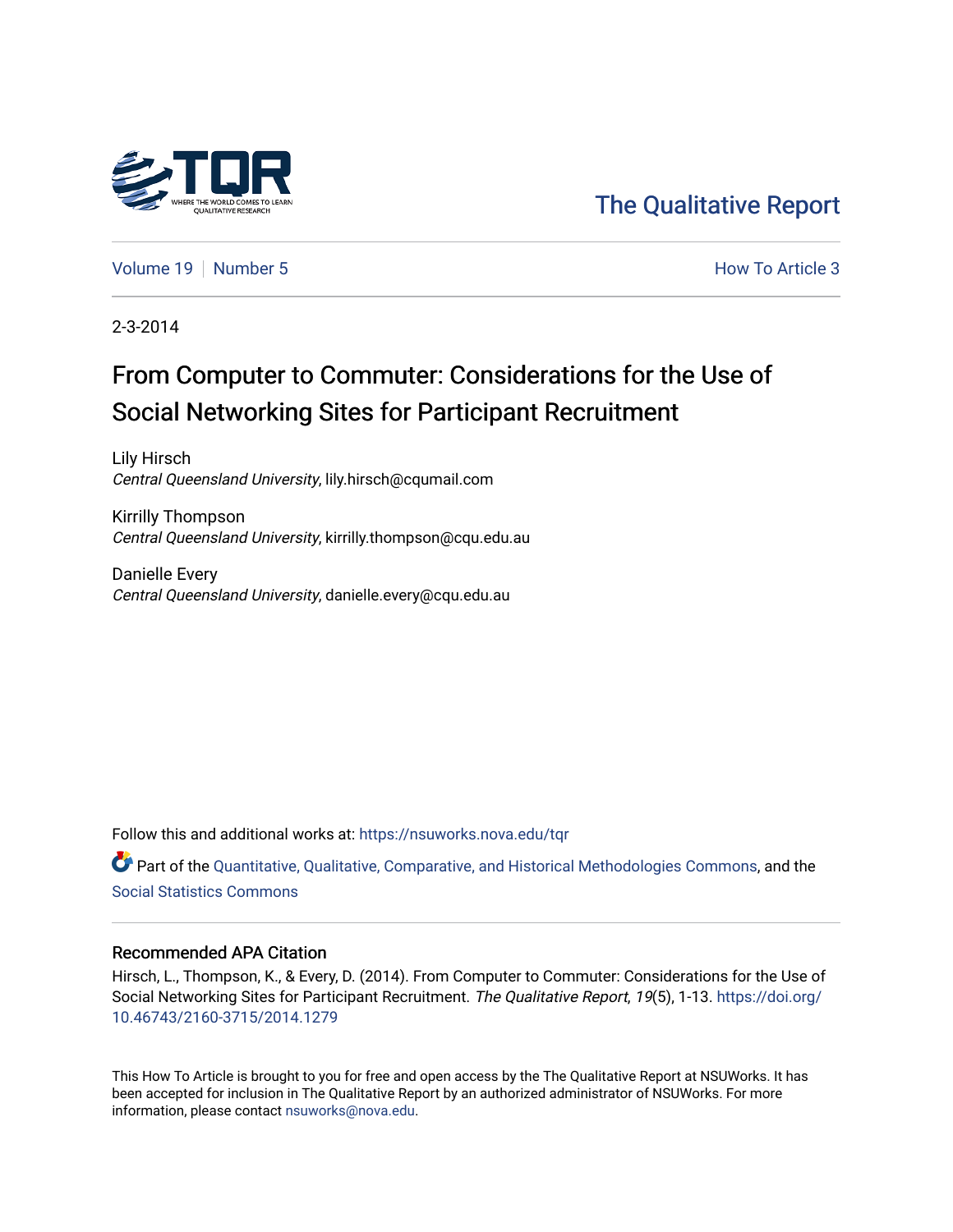# **Qualitative Research Graduate Certificate** Indulge in Culture Exclusively Online . 18 Credits **LEARN MORE**

### From Computer to Commuter: Considerations for the Use of Social Networking Sites for Participant Recruitment

#### Abstract

The rise in use and changing nature of the Internet has led to an increase in the number of people using discussion forums and social networking sites for the purpose of online social interaction, sharing experiences, and learning. Whilst researchers have begun to capitalize on the increasing pool of online participants for research online, very few studies have examined the benefits of online participant recruitment for offline data collection. Through the format of a 'back stage' essay, this paper follows the research process of participant recruitment using a social networking site to arrange offline interviews with local rail users in Mumbai and Chennai, India. This paper contributes to the literature about the methodological issues associated with ensuring authenticity of online-recruited research participants. It also builds on the existing literature about incorporating researcher safety into the method.

#### Keywords

Researcher Safety, Rail Passengers, Online Recruitment, Trust, Authenticity, India, Interviews

#### Creative Commons License

(**ര**) 0®©

This work is licensed under a [Creative Commons Attribution-Noncommercial-Share Alike 4.0 License](https://creativecommons.org/licenses/by-nc-sa/4.0/).

#### Acknowledgements

This work was supported by the CRC for Rail Innovation (established and supported under the Australian Government's Cooperative Research Centres program). The project was [r2.104].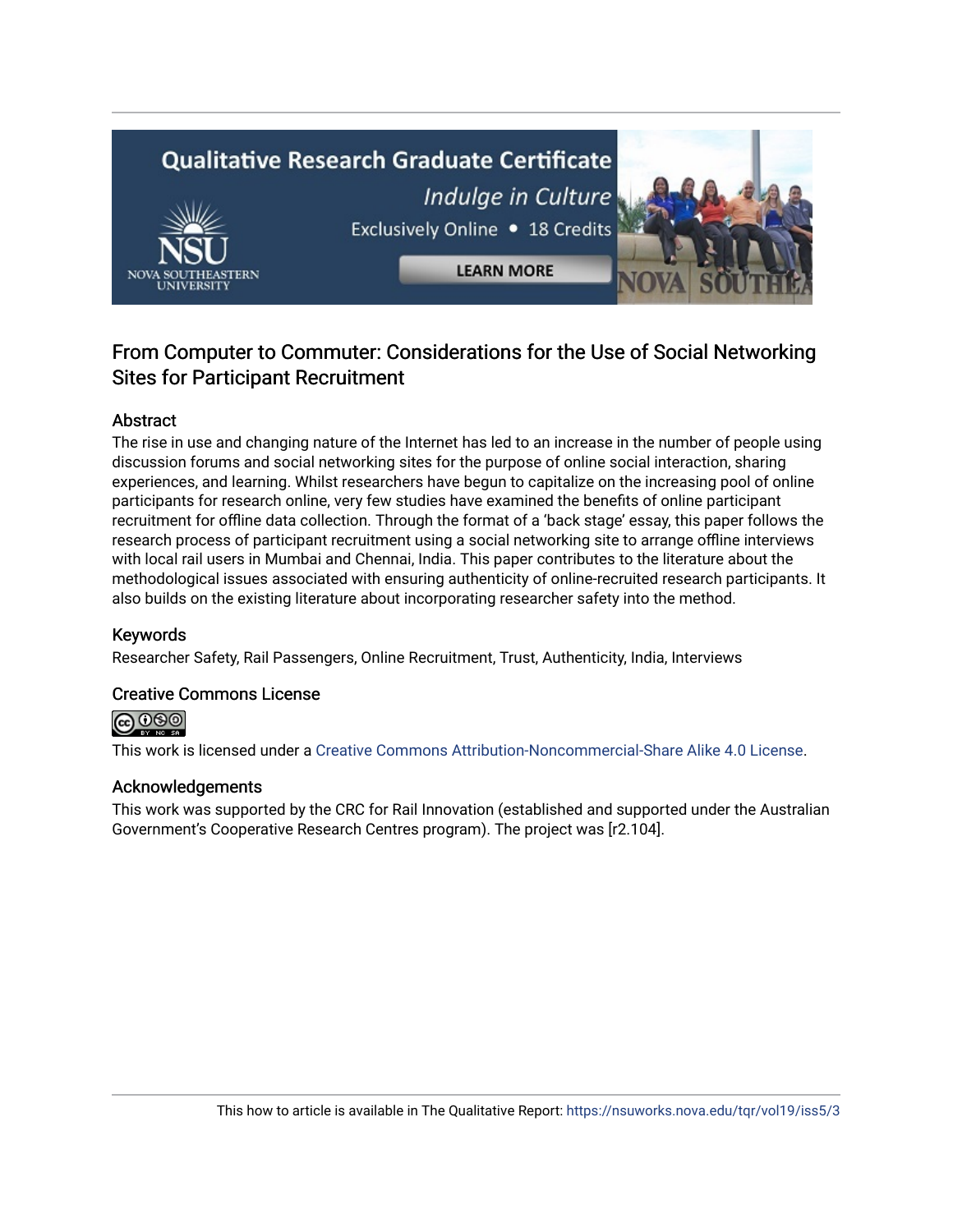

## **From Computer to Commuter: Considerations for the Use of Social Networking Sites for Participant Recruitment**

Lily Hirsch, Kirrilly Thompson, and Danielle Every Central Queensland University, North Rockhampton, Queensland, Australia

*The rise in use and changing nature of the Internet has led to an increase in the number of people using discussion forums and social networking sites for the purpose of online social interaction, sharing experiences, and learning. Whilst researchers have begun to capitalize on the increasing pool of online participants for research online, very few studies have examined the benefits of online participant recruitment for offline data collection. Through the format of a 'back stage' essay, this paper follows the research process of participant recruitment using a social networking site to arrange offline interviews with local rail users in Mumbai and Chennai, India. This paper contributes to the literature about the methodological issues associated with ensuring authenticity of online-recruited research participants. It also builds on the existing literature about incorporating researcher safety into the method. Keywords: Researcher Safety, Rail Passengers, Online Recruitment, Trust, Authenticity, India, Interviews*

#### **Introduction**

This paper draws from a larger mixed methods study of the experience of rail passengers in crowded conditions in Mumbai and Chennai, India. This paper's aims are confined to the specifics of using a social networking site to recruit participants for face-toface interviews. The website was the social networking and hospitality site, couchsurfing.org, which will be described in more detail later. To ensure a representational sample of passenger perceptions, the study sampled frequent rail users from a range of socioeconomic backgrounds and geographic locations within each city. Whilst some participants were recruited through a private recruitment company and some through the snowball sampling recruitment strategy (where participants recommend their contacts with the desired characteristic for participation; [Sadler, Lee, Lim, & Fullerton, 2010\)](#page-13-0), the primary method of participant recruitment (52 of 82 participants) was through couchsurfing.org.

There is a dearth of literature about methodological aspects of online recruitment for offline data collection and this paper helps to fill that gap. This paper will review Internet use in India and will examine previous research on the use of social networking sites for research purposes. Following this, a background to couchsurfing.org, the site used for recruitment will be given. Finally, a discussion surrounding the benefits and limitations for this method of recruitment will occur.

#### **The rise of Internet use in India**

India's Internet use is dramatically increasing [\(Goel, Subramanyam, & Kamath, 2013;](#page-12-0) [Miniwatts Marketing Group, 2013\)](#page-13-1) and the scope for research in India on social networking sites has become apparent. Social networking sites in India are recorded as high use and high impact websites [\(Vaidyanathan, 3-1-2012\)](#page-13-2) indeed in 2011, India ranked seventh worldwide for users of these sites [\(Ahmad, 2011\)](#page-11-0). One social networking website with a steadily growing membership within India is couchsurfing.org. In 2012, the Indian membership of the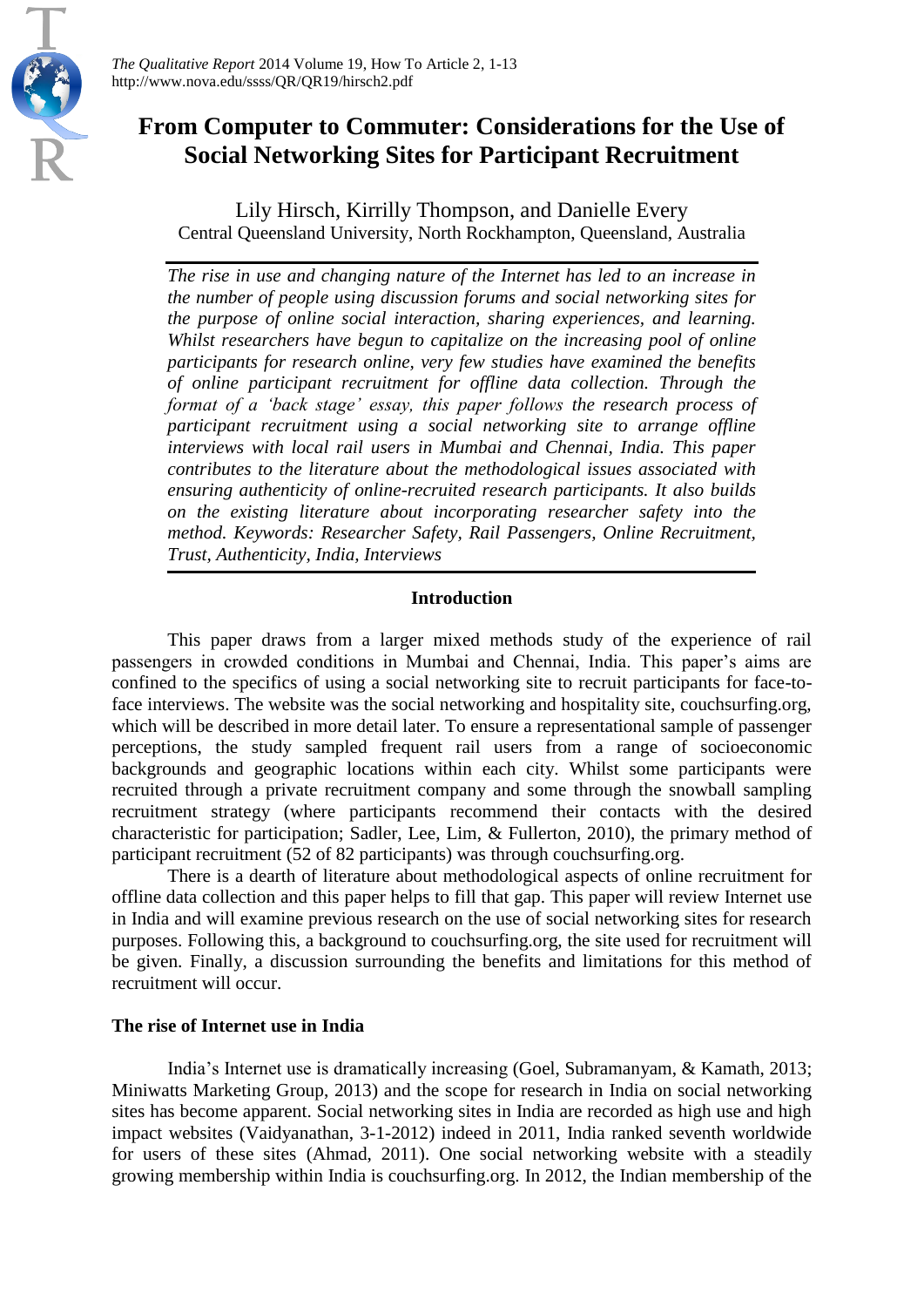website stood at 55,000 members [\(Prabhakar, 6-5-2012\)](#page-13-3) whilst the 2013 worldwide membership was 6 million [\(CouchSurfing, 2013\)](#page-12-1).

#### **Considerations when using social networking sites for recruitment**

For researchers using face-to-face methods, the recruitment of participants through traditional methods such as newspaper advertisements or postal requests [\(Wood, Griffiths, &](#page-13-4)  [Eatough, 2004\)](#page-13-4) can be a challenge. The increase in Internet users and the rise in online social organization, such as social networking sites and discussion forums have opened a potential cache of participants in an extensive range of research fields [\(Hamilton & Bowers, 2006;](#page-12-2) [Ramo, Hall, & Prochaska, 2010;](#page-13-5) [Rosen & Lafontaine, 2011\)](#page-13-6). This provides scope for research online, or to recruit participants online for offline research.

The benefits and drawbacks of recruiting participants through online communities have been discussed over a range of topics including: the responses of video gamers to new games [\(Wood et al., 2004\)](#page-13-4); perceptions of trust in hospitality websites [\(Lauterbach, Truong,](#page-12-3)  [Shah, Adamic, & Arbor, 2009;](#page-12-3) [Rosen & Lafontaine, 2011;](#page-13-6) [Tan, 2010\)](#page-13-7); perceptions of personal and sexual safety in online dating websites [\(Bateson, Weisberg, McCaffery, &](#page-11-1)  [Luscombe, 2012;](#page-11-1) [Couch & Liamputtong, 2008\)](#page-12-4); and the outlook of people towards their disease and health outcomes [\(Hamilton & Bowers, 2006;](#page-12-2) [Levine et al., 2011;](#page-12-5) [Mendelson,](#page-13-8)  [2007;](#page-13-8) [Temple & Brown, 2011\)](#page-13-9). Interestingly, all of these studies, bar Tan [\(2010\)](#page-13-7), have recruited and studied their participants through online methods with no offline research occurring. This omission is notable due to the number of benefits that online recruitment for offline research offers, which will be discussed below.

Whilst the Internet can be a valuable resource for researchers to access participants for qualitative research, a number of guidelines and protocols exist [\(Mendelson, 2007;](#page-13-8) [Wood](#page-13-4)  [et al., 2004\)](#page-13-4) to enable the researcher to gain participant trust and negate exploitation [\(Moloney, Dietrich, Strickland, & Myerburg, 2003\)](#page-13-10). For research quality, it is important to understand the computer literacy rate of target participants [\(Moloney et al., 2003;](#page-13-10) [Ramo et](#page-13-5)  [al., 2010\)](#page-13-5), to engage lurkers [\(Mendelson, 2007\)](#page-13-8) and to ensure the authenticity of participants [\(Wood et al., 2004\)](#page-13-4), as this can have implications on the researcher's safety and the research outcomes. These challenges are elaborated on below.

#### *i. Computer literacy*

A potential bias of online participant recruitment is the demographic of reachable participants [\(Moloney et al., 2003;](#page-13-10) [Ramo et al., 2010\)](#page-13-5). Moloney et al. [\(2003\)](#page-13-10) argue that the study sample may be predisposed towards professional people and those from households with higher incomes. In addition, individuals accessing social networking sites tend to be younger adults [\(Ramo et al., 2010\)](#page-13-5), indeed the average age for users of couchsurfing.org (which was used in the study) is 28 years [\(CouchSurfing, 2012\)](#page-12-6). If older people or those from a lower socioeconomic background are required for a study, accessing a representative sample through online recruitment may be challenging unless a specific site used by that demographic is located. These issues have been addressed in the literature for online surveys through two main techniques. The first acknowledges that the complete population is not included in that study and results are reported within "an artificially bounded sampling frame" [\(Andrews, Nonnecke, & Preece, 2003,](#page-11-2) p. 191; [Yun](#page-13-11)   $&$  Trumbo, 2000). The second includes oversampling adjustment calculations (Kehoe  $&$ [Pitkow, 1996;](#page-12-7) [Smith, 1997\)](#page-13-12). By using these methods, online studies can negate the effect of participant population bias.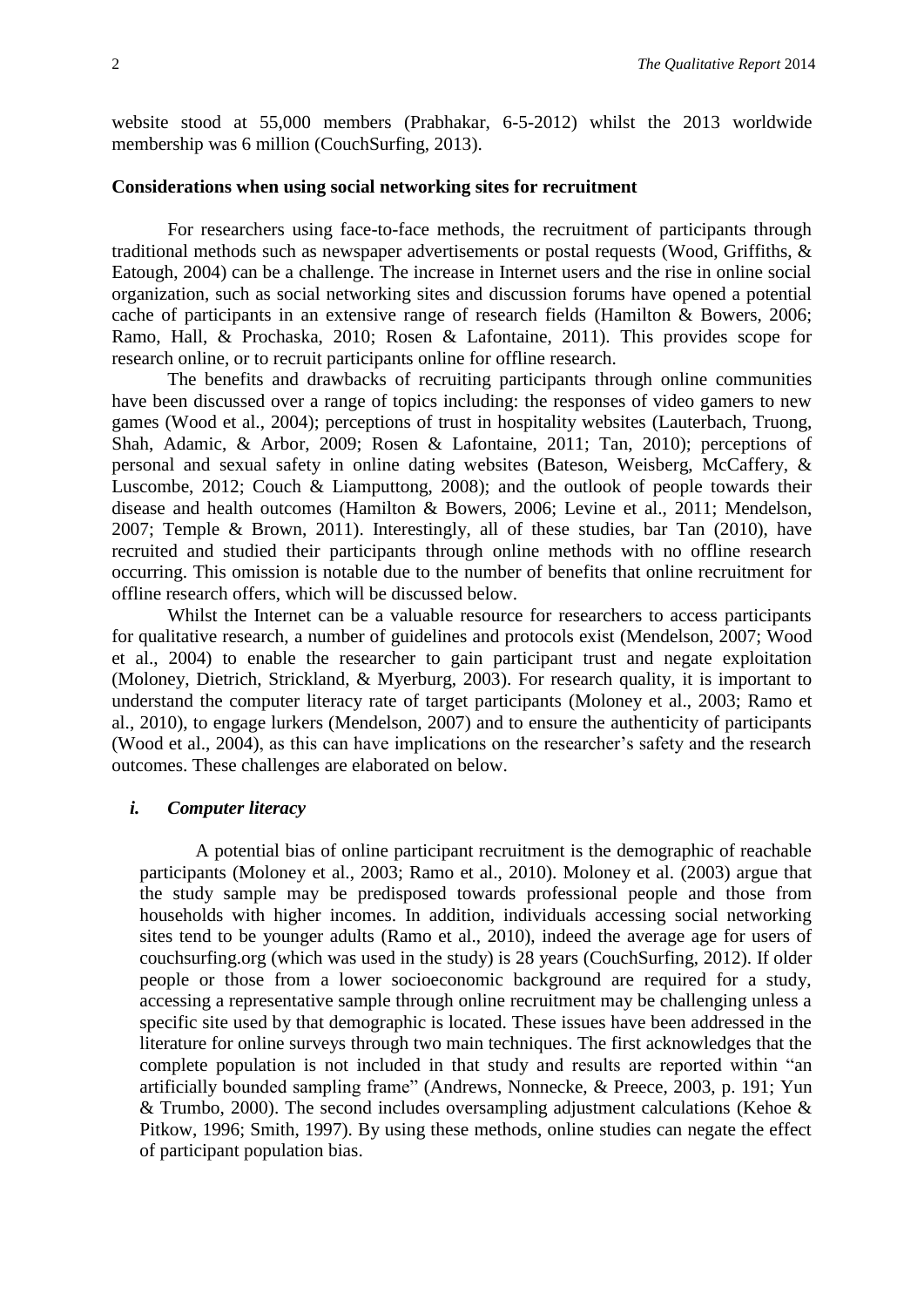#### *ii. Authenticity of the research participant*

The performative nature of some social networking sites such as Flickr (Elliott, 20[13\)](#page-12-8), World of Warcraft [\(Albrechtslund, 2011\)](#page-11-3), and some marriage and dating websites [\(Pujazon-Zazik, Manasse, & Orrell-Valente, 2012;](#page-13-13) [Sahib, Koning, & van Witteloostuijn,](#page-13-14)  [2006\)](#page-13-14) can create issues for researchers using online recruitment as many individuals on these forums create fictitious identities which do not emulate their offline persona and which may impact on the validity of the results [\(Kang, Brown, & Kiesler, 2013;](#page-12-9) Wood et [al., 2004\)](#page-13-4). Mendelson (2007) suggests the researcher only access forums or websites that "do not encourage identity play" so as to avoid misrepresentation which can be a "threat to the true value of the findings" [\(p. 321\)](#page-13-8). For this study, the issue of authenticity was of concern, so a website that encouraged trust and honesty and the use of real names was chosen. User authenticity and trust within couchsurfing.org is discussed below.

#### *iii. Trust*

Whilst some online discussion groups are open to the public, others are only accessible to members through a login system or through approval of the group moderator. Researchers intending on joining a group with the goal of recruiting participants need to be aware of the group's sensitivities. Ensuring research transparency, explaining the study to the moderator [\(Mendelson, 2007\)](#page-13-8) and providing members with "sufficient information about the study ... and the methods to protect privacy" [\(Mendelson, 2007, p. 322\)](#page-13-8) is vital. The provision of such information to group members encourages trust towards the researcher.

#### *iv. Engaging lurkers*

According to Mendelson [\(2007\)](#page-13-8), the number of people who post regularly on online forums represents a small percentage of the group's membership. Members who do not post on the discussion forums are known as lurkers [\(Mendelson, 2007, p. 320\)](#page-13-8). These vocally inactive but silently active members are important to engage as they may be potential research participants. To discourage self-selection bias of frequent posters [\(Wood et al., 2004\)](#page-13-4), lurkers may be accessed by encouraging group members to respond to research questions privately rather than on the public forum. This approach was used in a number of instances in the reported study to achieve a representative sample of the less active group members, such as women and people aged over 35, whilst ensuring their privacy from the group forum.

#### *v. Researcher safety*

Although there is comprehensive literature on researcher safety in field research [\(Belousov et al., 2007;](#page-11-4) [Palmer & Thompson, 2010;](#page-13-15) [Paterson, Gregory, & Thorne, 1999\)](#page-13-16), there is little information about safety issues associated with online recruitment for offline research. This may be due to the relative newness of online recruitment and to the anonymity that the Internet provides in the format of pseudo-names and fictitious identities, which make such recruitment problematic and may dissuade some researchers. Not only can these factors impact on the "quality" of results [\(Wood et al., 2004\)](#page-13-4) but, when meeting in an offline setting, the lack of honesty in an online profile may threaten the safety of the researcher as the true identity and actions of the participant may differ significantly from their online self-portrayal.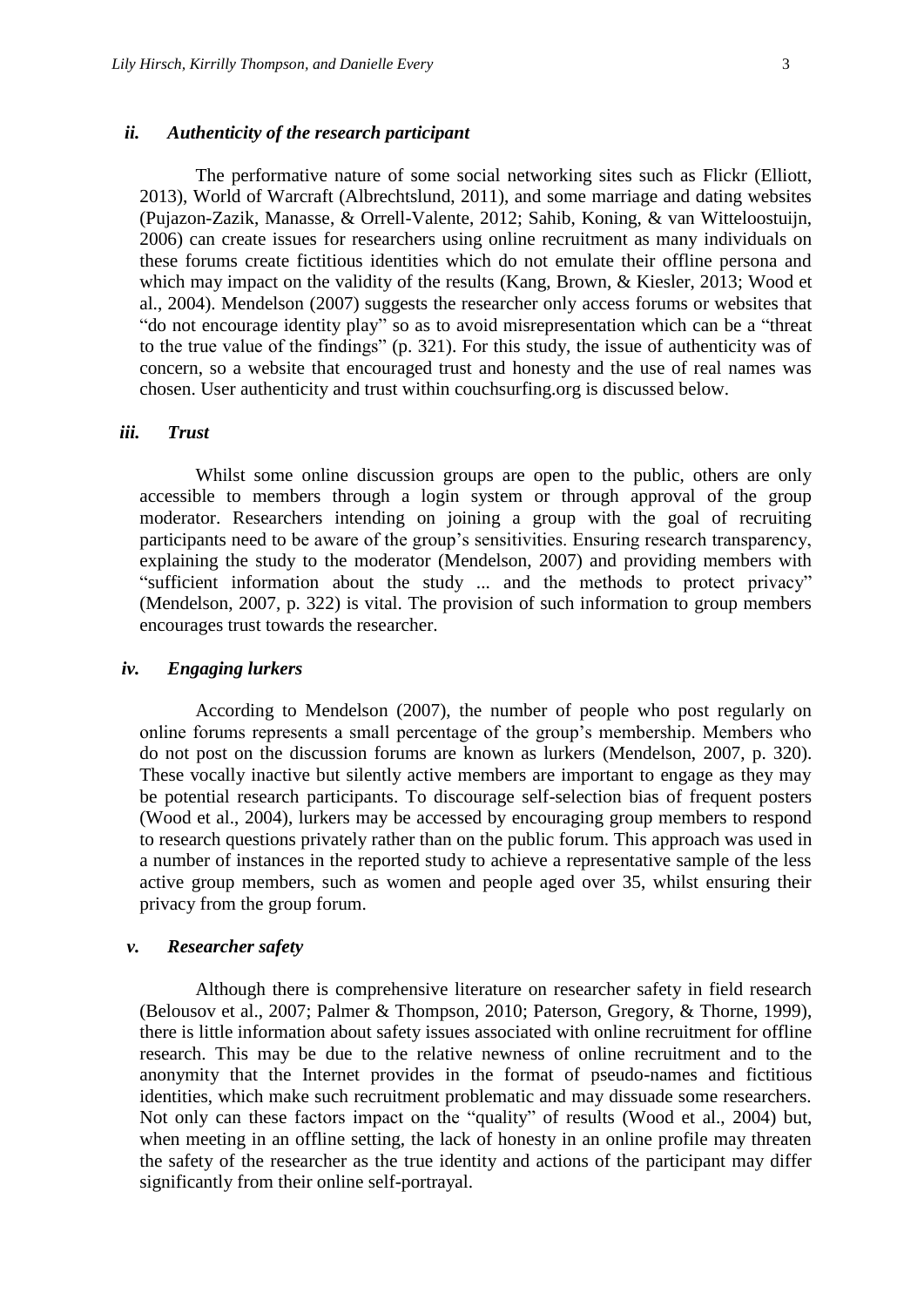In any situation where a researcher meets a participant in a face-to-face setting there exists a risk for the researcher's safety to be compromised [\(Sturges & Hanrahan,](#page-13-17)  [2004\)](#page-13-17). Researchers need to be aware of the potential risks and combat these by devising study-specific safety protocols [\(Belousov et al., 2007;](#page-11-4) [Gurney, 1985;](#page-12-10) [Palmer &](#page-13-15)  [Thompson, 2010;](#page-13-15) [Paterson et al., 1999\)](#page-13-16).

For this study the risks to me surrounded my gender, the location of the interviews and my choice of clothing. To mitigate these I devised a safety protocol focusing on the interview location and my attire. Interviews were held in public places and I ensured that colleagues knew where I would be on any particular day, giving them this information in a sealed envelope. Whilst this may be seen as presenting an ethical conflict for the anonymity of my research participants, I asked that my contacts only read the contents of the envelope if I had not returned by a previously specified time and if they could not contact me on my mobile phone. In terms of clothing, I wore a *salwar kameez*, which is a modest and commonly worn traditional Indian attire for women and which allowed me to visually integrate with my surrounds.

#### **Background to couchsurfing.org**

Launched in 2003, couchsurfing.org is a social networking site that falls under the banner of a hospitality exchange network [\(Tan, 2010\)](#page-13-7). Members of the website (called *couchsurfers*) use online social networking to find and provide accommodation and travelrelated information. It is a not-for-profit organization that, as of October 2013, had 6 million members [\(CouchSurfing, 2013\)](#page-12-1) with an average age of 28 years and 47% of users identify as female [\(CouchSurfing, 2012\)](#page-12-6). Couchsurfing.org aims to connect members with strangers, rather than with their pre-existing friends [\(Rosen & Lafontaine, 2011, p. 982\)](#page-13-6). The website encourages members to exchange information, advice, and to meet fellow travelers, or locals and provides the facility for members to stay in each other's homes without monetary exchange. It relies on "reciprocity and trust" [\(Heesakkers, 2008;](#page-12-11) Lauterbach [et al., 2009, p.](#page-12-3)  [352\)](#page-12-3) between members so they can accept the risk of staying with, hosting, or meeting a stranger [\(Adamic, Lauterbach, Teng, & Ackerman, 2011;](#page-11-5) [Tan, 2010\)](#page-13-7).

The couchsurfing.org website uses member Profiles, References, Vouching and Verification to establish and build trust between members. Each member has a Profile page where they may add photographs; include a personal portrayal and a description of their couch, if they have one to offer. As with other social networking sites, couchsurfers can "add friends" and this list is displayed on their Profile page. After contact with another member, positive or negative References may be left as feedback. References appear on a couchsurfer's Profile and are available for other members to see, acting as a testimonial. References are used by people wishing to make a connection to judge a person's honesty and personality [\(Heesakkers, 2008\)](#page-12-11). The Reference system motivates members to be honest in their offline exchange as a bad reputation will avert other members from future interactions with that person [\(Lauterbach et al.,](#page-12-3) 2009, p. 346). To further build trust, and to help people seek trustworthy members, there is a system called "Vouching." Unlike References, a Vouch cannot be removed, so it is encouraged to be given vigilantly. A couchsurfer may not vouch for others until they already have three Vouches of their own and these are displayed on their Profile. Finally, members may pay couchsurfing.org USD \$23 for the system to verify their geographical location. Once Verified, a Verification icon appears on that member's Profile. These four mechanisms of Profile building, References, Vouching and Verification help construct and maintain trust between couchsurfers [\(Lauterbach et al., 2009;](#page-12-3) [Rosen &](#page-13-6)  [Lafontaine, 2011;](#page-13-6) [Tan, 2010\)](#page-13-7). Trust is an integral feature within the community with the Profile page acting as a *curriculum vitae* [\(Tan, 2010\)](#page-13-7), allowing people to safely make contact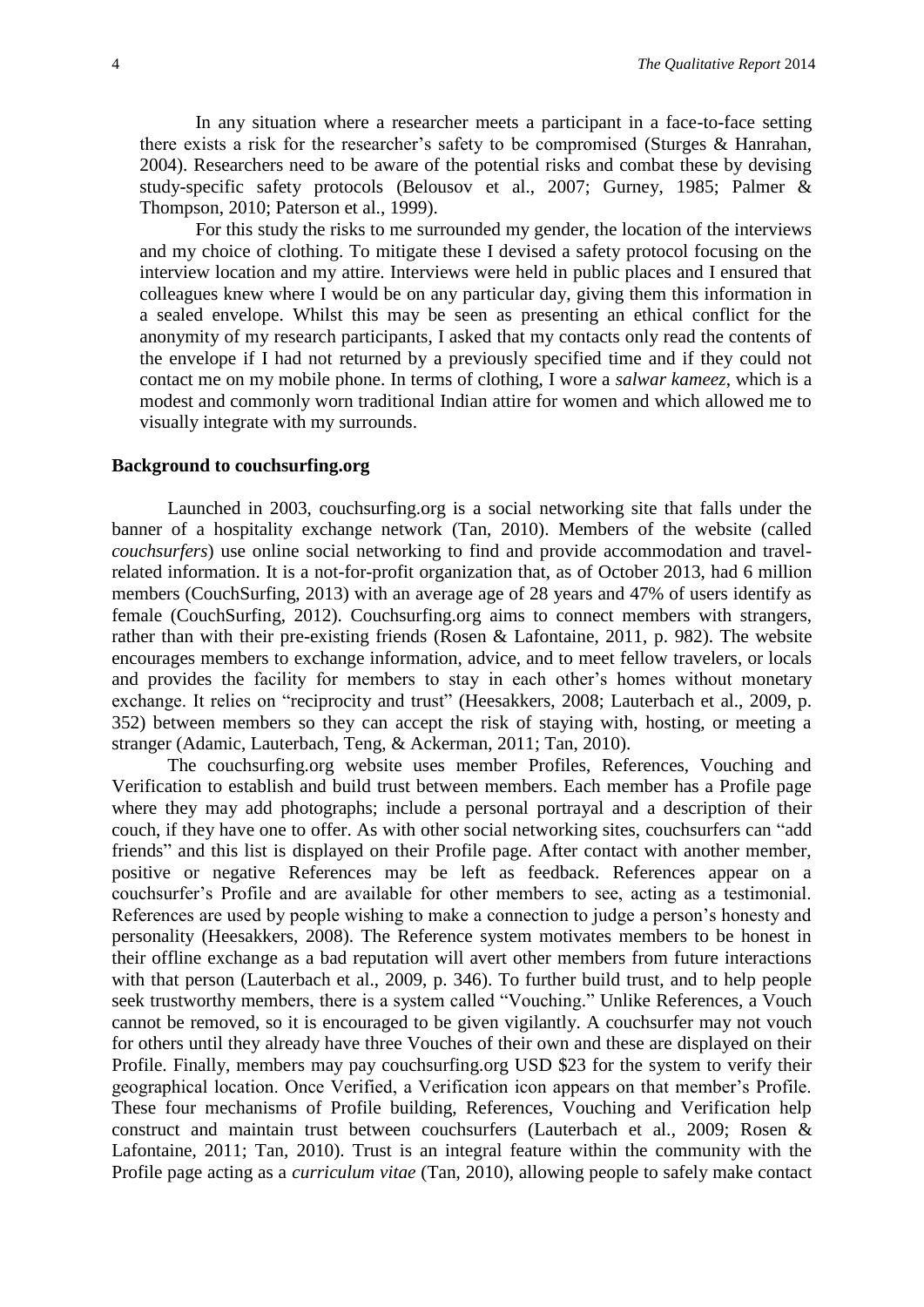with strangers [\(Feng, Lazar, & Preece, 2004, p. 987\)](#page-12-12). Like other social networking sites and forums, couchsurfing.org uses threaded discussion boards within groups to encourage open and efficient communication.

Whilst social networking sites such as Facebook encourage offline social gatherings with friends [\(Grieve, Indian, Witteveen, Tolan, & Marrington, 2013\)](#page-12-13), a difference seen in couchsurfing.org, (and also evident in dating websites; [Bateson et al., 2012;](#page-11-1) [Couch &](#page-12-4)  [Liamputtong, 2008\)](#page-12-4) is the hybrid online/offline nature encouraging the face-to-face meeting of strangers [\(Rosen & Lafontaine, 2011;](#page-13-6) [Tan, 2010\)](#page-13-7). The benefits of this "geographical and virtual" [\(Rosen & Lafontaine, 2011, p. 982\)](#page-13-6) contact between two environments is described by Tan [\(2010\)](#page-13-7),

… actors negotiate trust through online profiles and then renegotiate it through face-to-face encounters, and after the encounter they are able to leave references in the online world, thus reinforcing trust in the community. (p. 379)

An online connection between members generates a basic level of trust, however meeting face-to-face intensifies the "sense of belonging" and "connectedness" [\(Rosen &](#page-13-6)  [Lafontaine, 2011\)](#page-13-6). This trust and honesty between members makes couchsurfing.org an ideal recruitment platform as members are more likely to portray themselves in an accurate and authentic way than other social networking sites where more lenient validation protocols are in place. Whilst this is the case, exceptions to that rule exist and these will be discussed later.

#### **Recruiting successfully through a social networking site**

This section will discuss my methodological process of recruitment through couchsurfing.org as a successful strategy of online recruitment for offline research.

To achieve the aims of the study and to ensure that a comprehensive representative sample of society was included in the research [\(Hamilton & Bowers, 2006\)](#page-12-2), I needed to talk to rail commuters from different socioeconomic backgrounds. In total, 82 participants were recruited through three strategies. Ten participants were recruited through snowballing with eight from a higher socioeconomic background and two from a lower socioeconomic background. To access participants specifically from a higher socioeconomic background, couchsurfing.org was used (n=52). For people from a lower socioeconomic background a moderator and translator was engaged. Owing to typically poor access to the Internet [\(Haseloff, 2005\)](#page-12-14), lower education levels and fewer English speakers pertaining to people of a lower socioeconomic level [\(Brownlow & O'Dell, 2010;](#page-12-15) [Hamilton & Bowers, 2006\)](#page-12-2) the likelihood of recruiting that demographic though couchsurfing.org was improbable. Those interviews were capped at 20 participants due to cost restrictions.

Whilst traditional advocates of qualitative research recruitment may be in opposition to such a varied, non-homogeneous recruitment method, I argue that without a range of recruitment strategies I would have been unlikely to recruit enough lower socioeconomic participants, causing significant bias in my data set. This was also discussed by McLean and Campbell [\(2003\)](#page-12-16) when researching multi-ethnic communities in England. For reasons discussed below, I found that the method stood as a valuable recruitment tool, especially for research being conducted in a foreign country.

Before the commencement of the research, I had an established Profile on couchsurfing.org which had been active since 2007. I was conscious that the entrance of researchers into an online community can be viewed as an "intrusion" [\(Mendelson, 2007, p.](#page-13-8)  [318\)](#page-13-8). Nevertheless, I was confident that my Profile would be well received in India's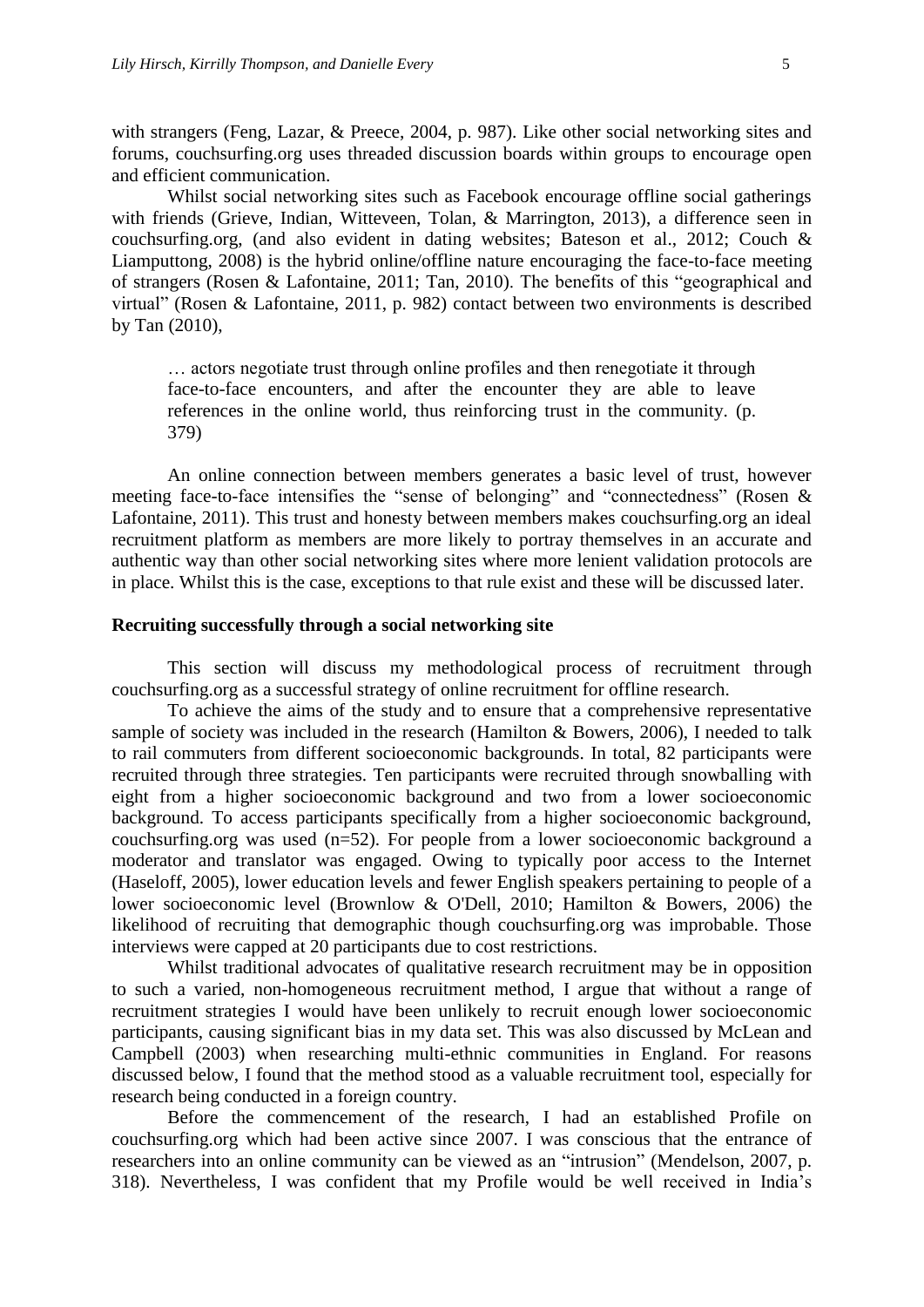couchsurfing community because I had over 50 positive References with no negative or neutral References. I presented as a legitimate member of the community, rather than someone joining couchsurfing.org simply to conduct research. This approach is in keeping with Lenert and Skoczen's recommendation that researchers intending on recruiting participants online "should familiarize themselves with the culture and etiquette of the group prior to posting messages" [\(2002, p. 252\)](#page-12-17).

Recruitment through couchsurfing.org consisted of five strategies to gather a cross section of participants [\(Ramo et al., 2010\)](#page-13-5). These were: group posting; attendance at group events; members contacting me; direct emails from me to members; and snowballing.

Upon arrival in India, I updated my Profile to include information about the study and to indicate that I was searching for interview participants. Following this, I joined the most active groups in each city. In Mumbai, these were: "Mumbai" with 4753 members in January 2012 and "Mumbai meetings and happenings" with 1693 members. In Chennai I joined "Chennai" with 1274 members. I used the groups to identify social events occurring in each city and attended many of these to ensure recognition as someone using the website for social purposes, not just for research. I also posted messages on the group pages introducing myself, explaining my research and asking people to contact me if they were interested in participating in an interview. As compensation I offered a meal at the public location where we met. By joining the groups, I was able to create both an online and offline presence in the local couchsurfing.org community which helped me to build a trustworthy reputation and dissipated suspicion of my image as a researcher [\(Spradley & McCurdy, 1972\)](#page-13-18).

Whilst the trust and genuineness between members makes couchsurfing.org an ideal recruitment platform for participants, exceptions to that rule exist. On ten occasions, I received emails from members in both cities (all male) that I perceived as "sleazy," containing unsolicited sexual content. These overtures allowed me to reflect on a survey about couchsurfing.org where women had concerns about unwanted sexual attention [\(Adamic](#page-11-5)  [et al., 2011\)](#page-11-5). In terms of male advances towards female researchers, the experience of Gurney [\(1985\)](#page-12-10) researching in a male-dominated environment and experiencing sexual harassment stood out, as did Baum's comments that "most published research presents a sanitized view of the research process..." [\(1998, p.](#page-11-6) 112).

On the group forum, I found that responses were skewed towards younger males from Mumbai. To counter this, I referred to my predetermined quota of participant attributes [\(Arcury & Quandt, 1999\)](#page-11-7), including age, gender and residential location in each city and noted which characteristics required more participants, identifying that I was lacking interviews from females and people above 35 years of age. I elected to directly contact members who fitted these specifications through Private Message. Messaging members directly has been demonstrated to be effective both from personal experience when "surfing" and in the literature [\(Rosen & Lafontaine, 2011\)](#page-13-6). Interviews with these people, found that the majority were lurkers who rarely read the discussion forums, preferring contact through Private Message. A total of twelve participants, primarily females and aged above 35 were recruited through Private Message.

A successful method of recruitment through couchsurfing.org across both gender and city categories was snowballing. At the end of each interview, I asked the participant if they knew a rail traveler whom would be willing to speak to me, specifying that I needed to contact females. Many participants were willing to introduce me to their friends, colleagues and family members.

Two days before the interview I emailed the participant to confirm our meeting and on the morning of the interview I sent a confirmation text message. As well as increasing the likelihood that the participant would be present for the interview, it demonstrated that I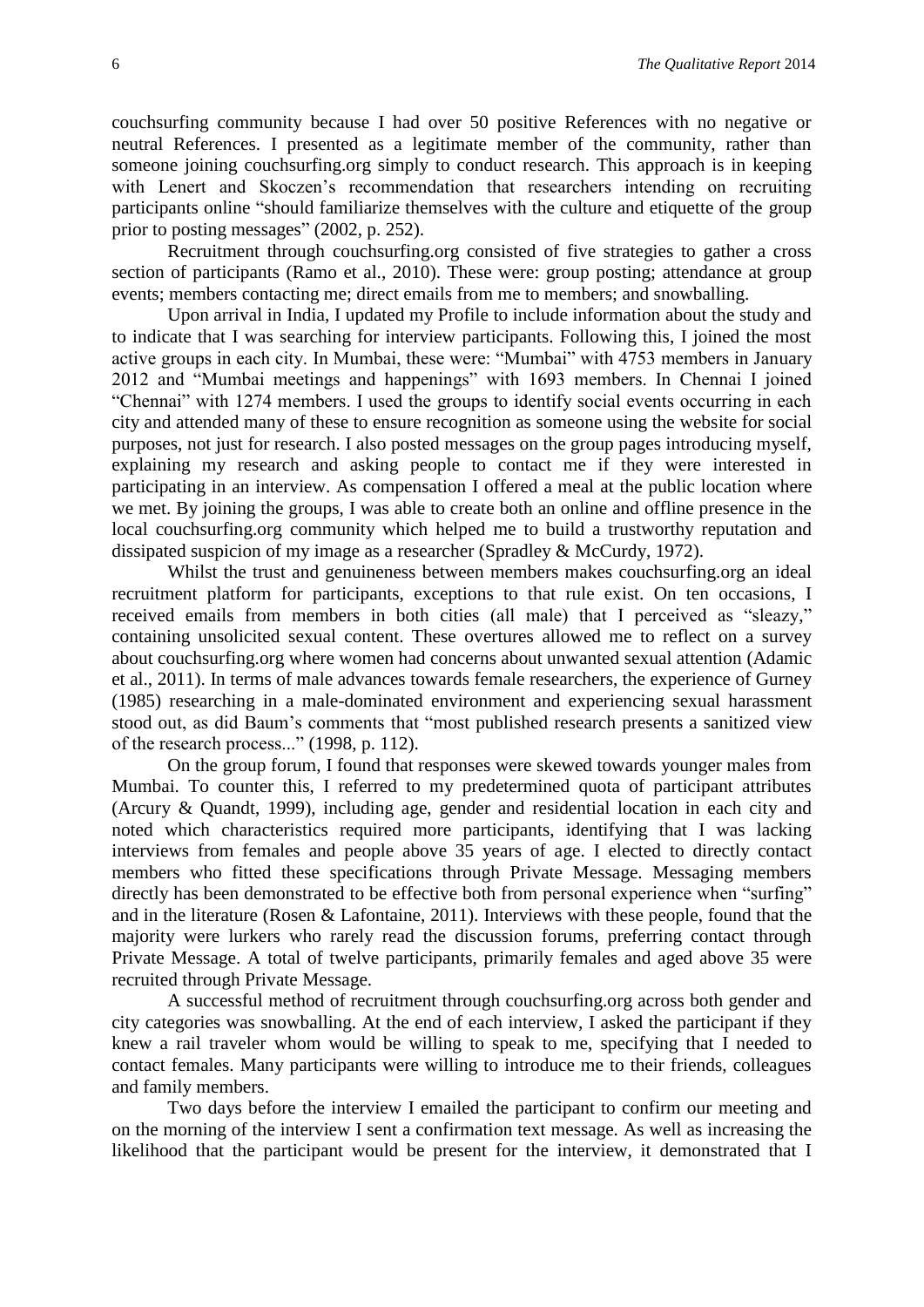valued their attendance [\(MacDougall & Fudge, 2001\)](#page-12-18) and indeed, on no occasion did a participant cancel their interview.

For researcher and participant safety reasons, the interviews were held in public places, such as cafés, malls or local parks. The interview style began with a short conversation about couchsurfing.org and their experiences with the website to build rapport. This format aided the participant's comfort, as the "first minutes of an interview are important to establishing good contact between the participant and researcher" [\(Kvale, 1996](#page-12-19)  [in Hamilton &](#page-12-19) Bowers, 2006, p. 827). The interview followed a semi-structured format with the participant often leading the discussion [\(Minichiello, Aroni, Timewell, & Alexander,](#page-13-19)  [1990\)](#page-13-19). In this way the participant could feel in control of the interview, seeing themselves as the expert [\(Bowers, 1989;](#page-11-8) [Palmer & Thompson, 2010\)](#page-13-15). I used a Livescribe  $Echo<sup>TM</sup>$  Smartpen to record the conversation and to make notes [\(Schreiner, 2008\)](#page-13-20). The pen is beneficial as its presence is not as intimidating as a voice recorder, allowing the participants to relax and to focus on the conversation.

Following the interview, as a form of reciprocity I wrote each respondent a Reference on their couchsurfing.org Profile. In many instances they wrote a Reference for me, mentioning the interview which served to further strengthen my "researcher" Profile in the community.

My familiarity with the website prior to the study was important as I had insight into the functioning of the community, furthering my ability to recruit a range of participants. When using social networking sites or discussion forums for recruitment purposes, the researcher's familiarity with the website is key for successful participant recruitment.

#### **The benefits and limitations to using couchsurfong.org as a recruitment strategy**

Four benefits and four limitations for using couchsurfing.org for recruitment were identified. Benefits included:

- 1) engaging hard to reach populations;
- 2) high rate of participation;
- 3) limited use of pseudo-names, and
- 4) safety for the researcher and participant.

Limitations to using couchsurfing.org included:

- 1) the overuse of a website for research;
- 2) limited access to lower socioeconomic participants;
- 3) the potential for a power imbalance, and
- 4) people on couchsurfing.org having different values to the overall population.

These will be discussed in more detail below.

#### **Benefits**

#### *1) Engaging hard to reach populations*

When recruiting through the Internet, it is important to identify where the source of participants will be located and target that website accordingly [\(Mendelson, 2007\)](#page-13-8). For example, Levine et al. [\(2011\)](#page-12-5) wanted to engage youth of color - with HIV prevention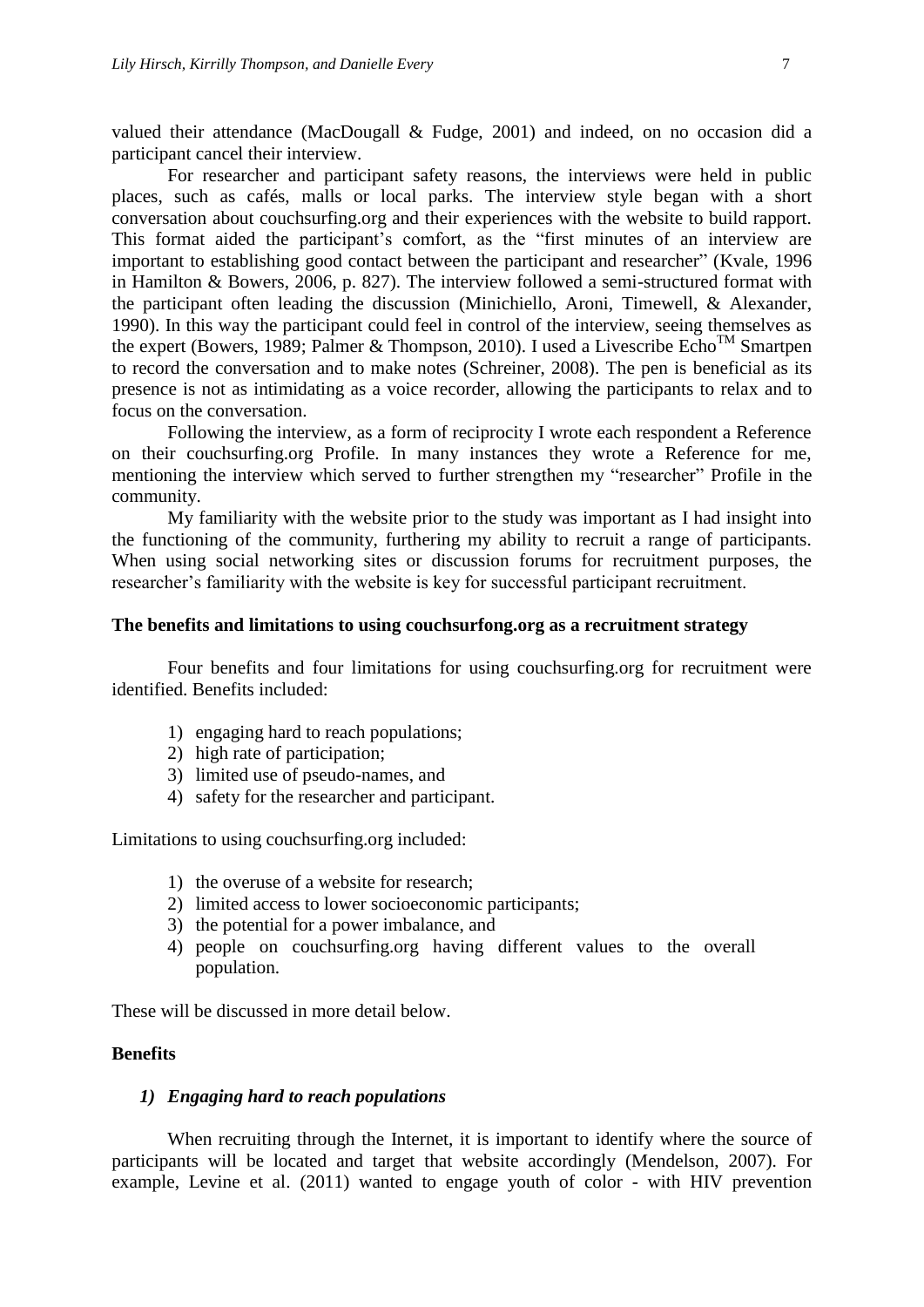interventions. They chose the social networking site, MySpace, as it was understood that this population accessed that website frequently. In another example, Mendelson [\(2007\)](#page-13-8) aimed to research women living with the medical condition lupus, and therefore joined discussion forums specific to that disease. In my case, I aimed to recruit English speaking rail users whom I could ensure posed no offline threat to me. I also wanted to target a range of ages, occupations and geographical locations in each city. Using an online strategy for recruitment allowed me to access a dispersed geographical distribution of members; contact people with a range of occupations; and, as the website is run in English, ensure participants had a good level of the language Although young males were typically the quickest to respond, I used targeted methods through the website to ensure access to the diverse range of participants needed.

#### *2) High rate of participation*

Within couchsurfing.org, I had varying success rates through different recruitment strategies. My most successful technique for accessing participants was through a public posting in groups. This was closely followed by snowballing after interviews. Each of the five recruitment methods within couchsurfing.org were unique in attracting different strata of participants to the study.

#### *3) Limited use of pseudo-names*

The nature of the couchsurfing.org website as a hospitality exchange network with online and offline aspects means that the system is dissuasive towards people using pseudonames rather than their real name. As a result, the authenticity of the research participant is likely to be more genuine.

#### *4) Researcher and participant safety*

One of the main advantages of using couchsurfing.org over other social networking sites for participant recruitment was the Profile and Reference system that allowed me to review participant's Profiles prior to my meeting them, and vice versa. For my researcher safety protocol, Profiles were required to be well "filled-out;" to have at least one photograph and to have at least two positive References and no negative References. When emailing members directly, I selected Profiles which had been active in the last week due to the higher likelihood of a reply.

#### **Limitations**

#### *1) The overuse of a website for research*

Approaching any online or offline community as a researcher must be carried out with appropriate knowledge of that community. Often, it is necessary for the researcher to demonstrate a prior understanding of, and experience within that community, demonstrating to members that they can be trusted. Whilst this paper has documented my positive methodological experience of recruiting participants using couchsurfing.org, it must be noted that my previous experience with the community was an asset in gaining participant trust. Although it was a useful and beneficial method of recruitment for my research, the researcher's personal history with the site is an important consideration and we do not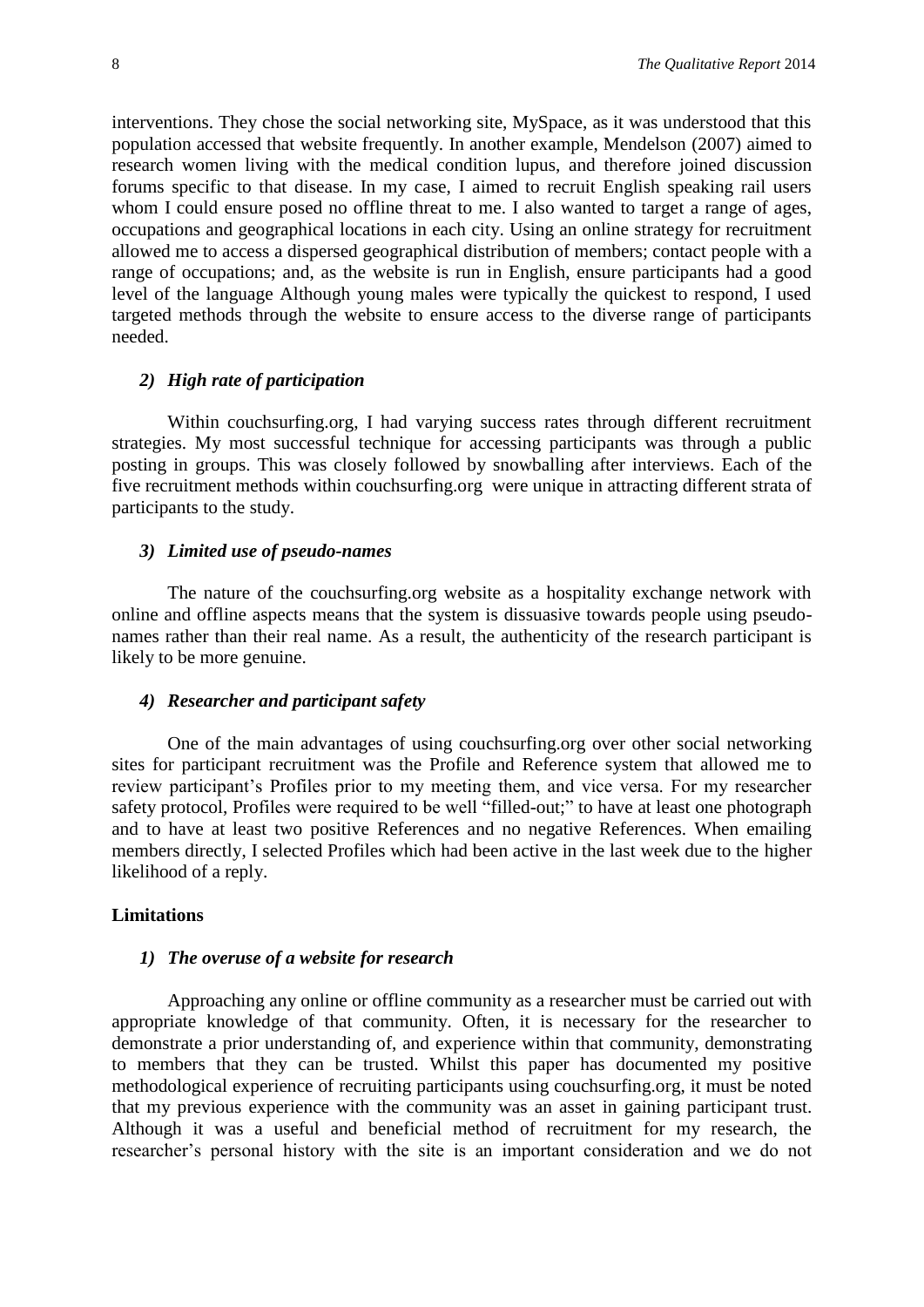advocate unfamiliar couchsurfing.org users to conduct research on the website as this may be viewed in a negative light by the community.

#### *2) Limited access to lower socioeconomic participants*

As discussed earlier, in India fewer people from lower socioeconomic backgrounds have access to the Internet. Subsequently, the use of couchsurfing.org to target some populations is ineffective. As a result I engaged a private recruitment company to access participants from this group.

#### *3) Power imbalance*

In her study of online to offline trust in couchsurfing.org, Tan [\(2010\)](#page-13-7) discussed the potential for a power imbalance in her interviews. This was caused by her relationship as host interviewing her couchsurfers and subsequent concern that they may feel obliged to participate. To ameliorate this, she asked them to sign a consent form and explained that they could end the study early with no ramifications to their accommodation status. Despite these measures, the fact that participants were staying in her house for free may inadvertently coerce them into a feeling of reciprocity, making them less likely to terminate the interview. Like Tan, I used couchsurfing.org to recruit participants but unlike Tan, I met my participants specifically for the interview, rather than hosting them. This lessened any power imbalance as our meeting occurred specifically for the interview, making the boundaries of research clearly delineated. In my email correspondence with participants, and upon meeting them, I was clear that they were able to terminate the interview at any time and, prior to the interview they read and signed a consent form. Online and offline interactions with the participant are therefore important to consider and monitor to ensure no power imbalance in the relationship occurs.

#### *4) Different values*

A bias of using couchsurfing.org for recruitment is that the people who are members may have different values to other people in that culture. Being a member of couchsurfing.org requires the individual to be open-minded, prepared to meet strangers in public, or, even to host strangers in their homes [\(Tan, 2010\)](#page-13-7). Whilst India's culture encourages hospitality [\(Banerjee, 2008\)](#page-11-9), this does not necessarily extend to hospitality to strangers from the Internet.

#### **Discussion**

This paper has followed an innovative technique of recruiting participants online for offline interviews. We have explored issues surrounding online recruitment strategies and built on the existing literature about incorporating researcher and participant safety into the methodological process. Additionally, we have demonstrated the effectiveness of using couchsurfing.org in a foreign country as a recruitment channel, particularly with respect to participant authenticity and accessing hard to reach populations.

This paper has found that the severity of the risk incurred by recruiting online is affected by the chosen website. For example, the Reference system on couchsurfing.org means members are more likely to portray themselves honestly [\(Tan, 2010\)](#page-13-7), whereas members of chat rooms, World of Warcraft or eHarmony have less reason to [\(Albrechtslund,](#page-11-3)  [2011;](#page-11-3) Elliott, 20[13;](#page-12-8) [Pujazon-Zazik et al., 2012\)](#page-13-13). Choosing the appropriate website for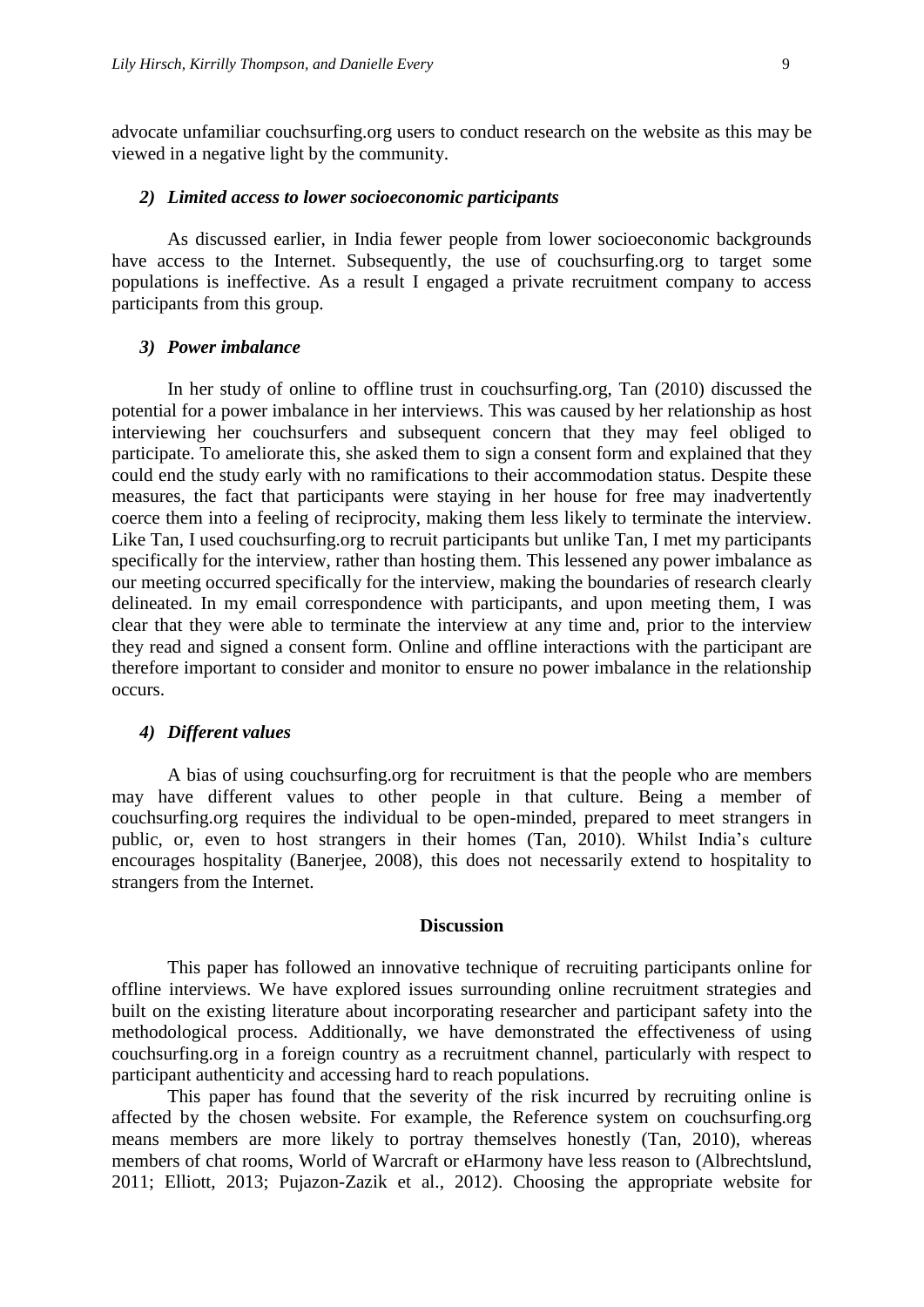recruitment is therefore important, and couchsurfing.org proved ideal in providing accurately represented members.

With regards to researcher safety, recruitment online for offline interviews may be advantageous over more traditional forms of recruitment such as an advertisement or by electronic media or flyer, especially when conducting research in large urban areas in a foreign country. On couchsurfing.org I was able to target rail users and to screen potential participants prior to face-to-face contact, something that may not be possible through customary means. Whilst these safety and Reference safeguards are already a popular feature of user retail websites such as Amazon.com and EBay [\(Gilliland & Rudd, 2012\)](#page-12-20), these safety benefits may also be a future consideration for websites where there is an online to offline component such as gumtree.com, craigslist.org and dating websites, where current safeguards can easily be bypassed [\(Pujazon-Zazik et al., 2012,](#page-13-13) p. 520). Couchsurfing.org provided a new format for participant recruitment in which trust could be negotiated, researcher and participant safety ensured, and language barrier concerns annulled prior to meeting offline. Whilst this paper relates specifically to a study conducted in India by an Australian researcher, there is scope for this method to inform a diverse range of research in different countries and in various fields, especially where the researcher is entering an unfamiliar environment. Although we have specifically focused on the benefits of recruitment through couchsurfing.org, further studies could examine the benefits of other social networking sites for recruitment.

#### **References**

- <span id="page-11-5"></span>Adamic, L., Lauterbach, D., Teng, C.-Y., & Ackerman, M. (2011). *Rating friends without making enemies*. Paper presented at the Fifth International AAAI Conference on Weblogs and Social Media, Barcelona, Spain.
- <span id="page-11-0"></span>Ahmad, A. (2011). Rising of social network websites in India overview. *International Journal of Computer Science and Network Security, 11*(2), 155-158.
- <span id="page-11-3"></span>Albrechtslund, A.-M. (2011). Online identity crisis: Real ID on the World of Warcraft forums. *First Monday, 16*(7).
- <span id="page-11-2"></span>Andrews, D., Nonnecke, B., & Preece, J. (2003). Electronic survey methodology: A case study in reaching hard-to-involve internet users. *International Journal of Human-Computer Interaction, 16*(2), 185-210.
- <span id="page-11-7"></span>Arcury, T., & Quandt, S. (1999). Participant recruitment for qualitative research: A site-based approach to community research in complex societies. *Human Organization, 58*(2), 128-133.
- <span id="page-11-9"></span>Banerjee, S. (2008). Dimensions of Indian culture, core cultural values and marketing implications. An analysis. *Cross Cultural Management: An International Journal, 15*(4), 367-378.
- <span id="page-11-1"></span>Bateson, D., Weisberg, E., McCaffery, K., & Luscombe, G. (2012). When online becomes offline: attitudes to safer sex practices in older and younger women using an Australian internet dating service. *Sexual Health, 9*(2), 152-159.
- <span id="page-11-6"></span>Baum, F. (1998). *The new public health: An Australian perspective*. Melbourne, Australia: Oxford University Press.
- <span id="page-11-4"></span>Belousov, K., Horlick-Jones, T., Bloor, M., Gilinskiy, Y., Golbert, V., Kostikovsky, Y., ... Pentsov, D. (2007). Any port in a storm: Fieldwork difficulties in dangerous and crisis-ridden settings. *Qualitative Research, 7*(2), 155-175.
- <span id="page-11-8"></span>Bowers, B. (1989). Grounded theory: From conceptualization to research process. In B. Sarter (Ed.), *Paths to knowledge: Innovative research methods for nursing* (pp. 33- 58). New York, NY: National League of Nursing.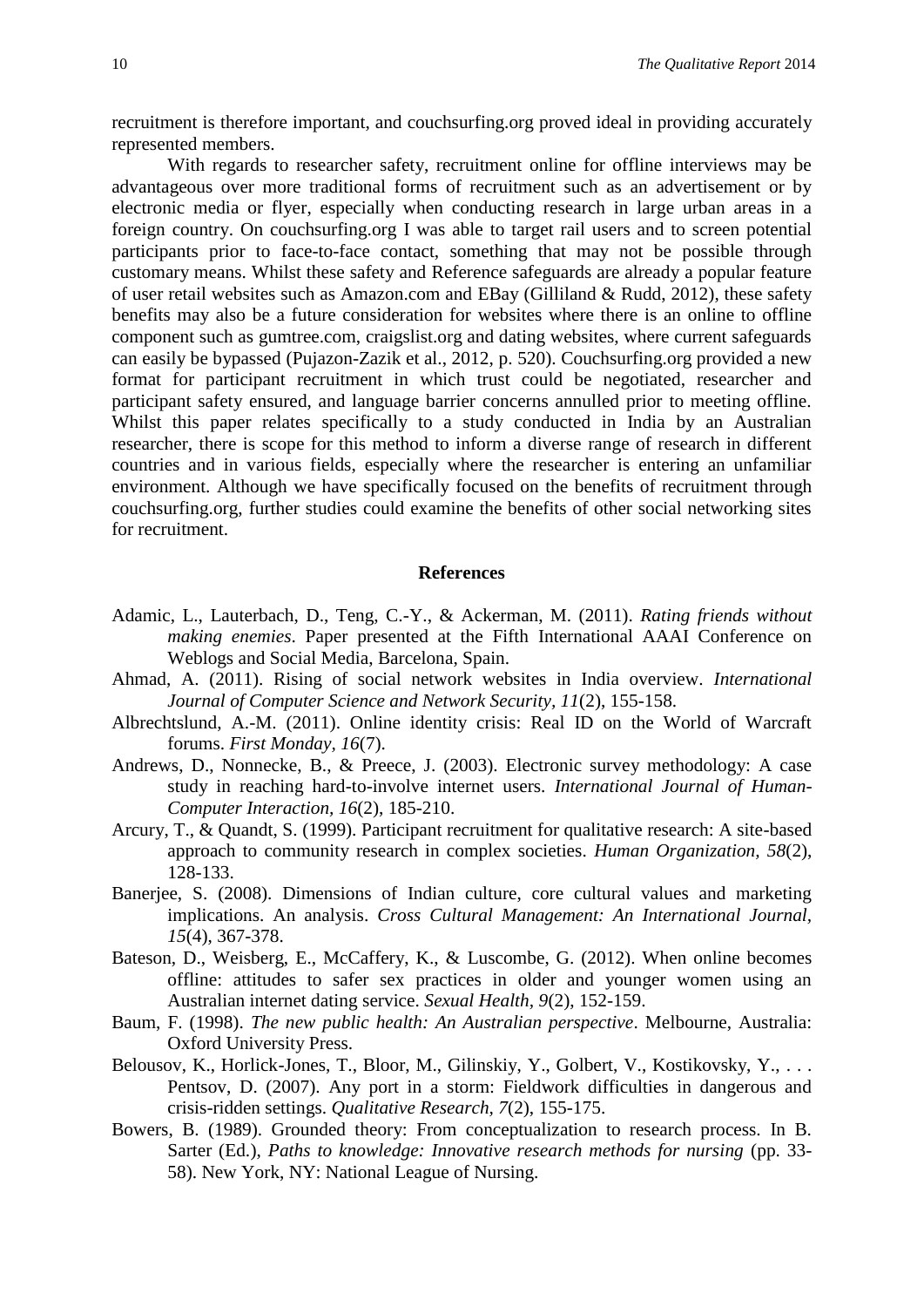- <span id="page-12-15"></span>Brownlow, C., & O'Dell, L. (2010). Ethical issues for qualitative research on on-line communities. *Disability & Society, 17*(6), 685-694.
- <span id="page-12-4"></span>Couch, D., & Liamputtong, P. (2008). Online dating and mating: The use of the Internet to meet sexual partners. *Qualitative Health Research, 18*(2), 268-279.
- <span id="page-12-6"></span>CouchSurfing. (2012). Statistics. Retrieved from <http://www.couchsurfing.org/statistics>
- <span id="page-12-1"></span>CouchSurfing. (2013). About Couchsurfing. Retrieved from <http://www.couchsurfing.org/about>
- <span id="page-12-8"></span>Elliott, D. (2013). The real name requirement and ethics of online identity. In B. Beasley  $\&$ M. Haney (Eds.), *Social media and the value of truth* (pp. 17-26). Lanham, MD: Lexington Books.
- <span id="page-12-12"></span>Feng, J., Lazar, J., & Preece, J. (2004). Empathy and online interpersonal trust: A fragile relationship. *Behavior and Information Technology, 23*(2), 97-106.
- <span id="page-12-20"></span>Gilliland, D., & Rudd, J. (2012). Control of electronic channel affiliates: An exploratory study and research propositions. *Journal of Business Research, 66*(12), 2650- 2656.
- <span id="page-12-0"></span>Goel, D., Subramanyam, A., & Kamath, R. (2013). A study on the prevalence of internet addiction and its association with psychopathology in Indian adolescents. *Indian Journal of Psychiatry, 55*(2), 140-143.
- <span id="page-12-13"></span>Grieve, R., Indian, M., Witteveen, K., Tolan, G., & Marrington, J. (2013). Face-to-face or Facebook: Can social connectedness be derived online? *Computers in Human Behaviour, 29*(3), 604-609.
- <span id="page-12-10"></span>Gurney, J. (1985). Not one of the guys: The female researcher in a male-dominated setting. *Qualitative Sociology, 8*(1), 42-62.
- <span id="page-12-2"></span>Hamilton, R., & Bowers, B. (2006). Internet recruitment and e-mail interviews in qualitative studies *Qualitative Health Research, 16*(6), 821-835.
- <span id="page-12-14"></span>Haseloff, A. (2005). Cybercafes and their potential as community development tools in India. *The Journal of Community Informatics, 1*(3), 53-65.
- <span id="page-12-11"></span>Heesakkers, P. (2008). *Participate in creating a better world, one couch at a time: An explorative study on the phenomenon of Couchsurfing.* (PhD), NHTV Breda University of Applied Sciences.
- <span id="page-12-9"></span>Kang, R., Brown, S., & Kiesler, S. (2013). *Why do people seek anonymity on the internet? Informing policy and design*. Paper presented at the SIGCHI Conference on Human Factors in Computing Systems, ACM, New York, NY.
- <span id="page-12-7"></span>Kehoe, C., & Pitkow, J. (1996). Surveying the territory: GVU's five www user surveys. *The World Wide Web Journal, 1*(3), 77-84.
- <span id="page-12-19"></span>Kvale, S. (1996). *Inter views: An introduction to qualitative research interviewing*. Thousand Oaks, CA: Sage.
- <span id="page-12-3"></span>Lauterbach, D., Truong, H., Shah, T., Adamic, L., & Arbor, A. (2009). *Surfing a web of trust: Reputation and reciprocity on CouchSurfing.com*. Paper presented at the IEEE International Conference on Computational Science and Engineering, Vancouver, BC.
- <span id="page-12-17"></span>Lenert, L., & Skoczen, S. (2002). The Internet as a research tool: Worth the price of admission? *Annals of Behavioral Medicine, 24*(4), 251-256.
- <span id="page-12-5"></span>Levine, D., Madsen, A., Wright, E., Barar, R., Santelli, J., & Bull, S. (2011). Formative research on MySpace: Online methods to engage hard-to-reach populations. *Journal of Health Communication: International Perspectives, 16*(4), 448-454.
- <span id="page-12-18"></span>MacDougall, C., & Fudge, E. (2001). Planning and recruiting the sample for focus groups and in-depth interviews. *Qualitative Health Research, 11*(1), 117-126.
- <span id="page-12-16"></span>McLean, C., & Campbell, C. (2003). Locating research informants in a multi-ethnic community: ethnic identities, social networks and recruitment methods. *Ethnicity and Health, 8*(1), 41-61.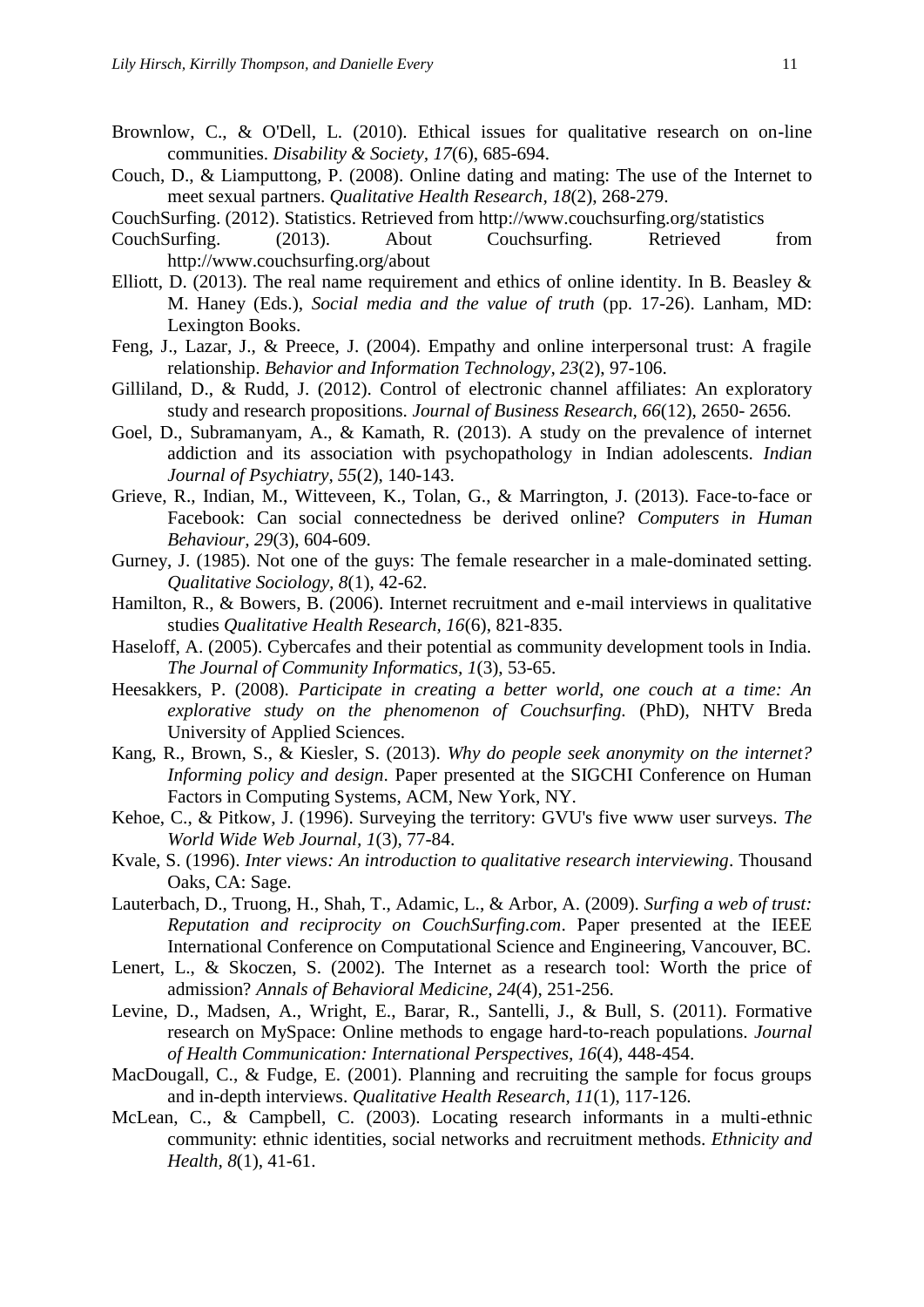- <span id="page-13-8"></span>Mendelson, C. (2007). Recruiting participants for research from online communities. *CIN: Computers, Informatics, Nursing, 25*(6), 317-323.
- <span id="page-13-19"></span>Minichiello, V., Aroni, R., Timewell, E., & Alexander, L. (1990). *In-depth interviewing: Researching people*. Melbourne, Australia: Longman Cheshire.
- <span id="page-13-1"></span>Miniwatts Marketing Group. (2013). Internet world stats: Usage and population statistics. Retrieved from<http://www.internetworldstats.com/>
- <span id="page-13-10"></span>Moloney, M., Dietrich, A., Strickland, O., & Myerburg, S. (2003). Using internet discussion boards as virtual focus groups. *Advances in Nursing Science, 26*(4), 274-286.
- <span id="page-13-15"></span>Palmer, C., & Thompson, K. (2010). Everyday risks and professional dilemmas: Fieldwork with alcohol-based (sporting) subcultures. *Qualitative Research, 10*(4), 421-440.
- <span id="page-13-16"></span>Paterson, B., Gregory, D., & Thorne, S. (1999). A protocol for researcher safety. *Qualitative Health Research, 9*(2), 259-269.
- <span id="page-13-3"></span>Prabhakar, B. (6-5-2012). Couch surfing: How the almost free travel bug really works, *The Economic Times*.
- <span id="page-13-13"></span>Pujazon-Zazik, M., Manasse, S., & Orrell-Valente, J. (2012). Adolescents' self-presentation on a teen dating web site: A risk-content analysis. *Journal of Adolescent Health, 50*(5), 517-520.
- <span id="page-13-5"></span>Ramo, D., Hall, S., & Prochaska, J. (2010). Reaching young adult smokers through the Internet: Comparison of three recruitment mechanisms. *Nicotine & Tobacco Research, 12*(7), 768-775.
- <span id="page-13-6"></span>Rosen, D., & Lafontaine, P. R. (2011). CouchSurfing: Belonging and trust in a globally cooperative online social network. *New Media & Society, 13*(6), 981-998.
- <span id="page-13-0"></span>Sadler, G., Lee, H.-C., Lim, R., & Fullerton, J. (2010). Recruitment of hard-to-reach population subgroups via adaptions of the snowball sampling strategy. *Nursing and Health Sciences, 12*(3), 369-374.
- <span id="page-13-14"></span>Sahib, P. R., Koning, R., & van Witteloostuijn, A. (2006). Putting your best cyber identity forward: An analysis of 'success stories' from a Russian internet marriage agency. *International Sociology, 21*(1), 61-82.
- <span id="page-13-20"></span>Schreiner, K. (2008). Uniting the paper and digital worlds. *IEEE computer graphics and applications, 28*(6), 6-10.
- <span id="page-13-12"></span>Smith, C. (1997). Casting the net: Surveying an internet population. *Journal of Computer-Mediated Communication, 3*(1).
- <span id="page-13-18"></span>Spradley, J., & McCurdy, D. (1972). *The cultural experience: Ethnography in complex society*. Prospect Heights, IL: Waveland Press.
- <span id="page-13-17"></span>Sturges, J., & Hanrahan, K. (2004). Comparing telephone and face-to-face qualitative interviewing: A research note. *Qualitative Research, 4*(1), 107-118.
- <span id="page-13-7"></span>Tan, J.-E. (2010). The leap of faith from online to offline: An exploratory study of Couchsurfing.com. *Trust and Trust-worthy Computing*, 367-380.
- <span id="page-13-9"></span>Temple, E., & Brown, R. (2011). A comparison of internet-based participant recruitment methods: Engaging the hidden population of Cannabia users in research. *Journal of Research Practice, 7*(2), D2.
- <span id="page-13-2"></span>Vaidyanathan, R. (3-1-2012). Is 2012 the year for India's internet?, *BBC News*.
- <span id="page-13-4"></span>Wood, R., Griffiths, M., & Eatough, V. (2004). Online data collection from video game players: Methodological issues. *CyberPsychology & Behaviour, 7*(5), 511-518.
- <span id="page-13-11"></span>Yun, G., & Trumbo, C. (2000). Comparative response to a survey executed by post, e-mail, & web form. *Journal of Computer-Mediated Communication, 6*(1).